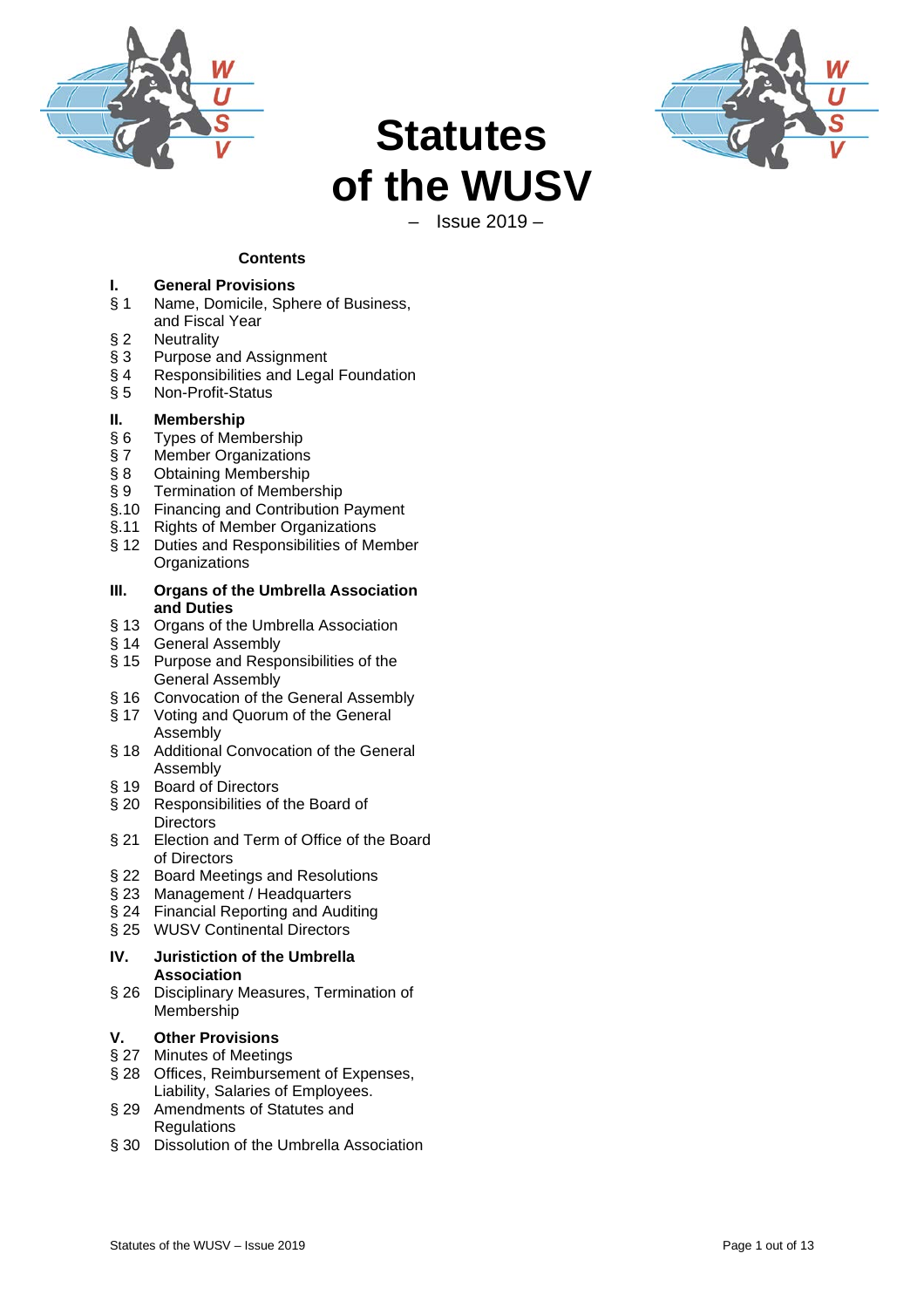#### **I. General Provisions**

#### **§ 1**

#### **Name, Domicile, Sphere of Business, and Fiscal Year**

- (1) The Umbrella Association is registered under the name "Weltunion der Schäferhundvereine (WUSV), e.V." at the local registration court in Augsburg/ Germany.
- (2) The head office of the Umbrella Association is based in Augsburg/ Germany.
- (3) The Umbrella Association operates at a global scale.
- (4) The fiscal year corresponds to the calendar year.
- (5) The official languages of the WUSV are German, English.

#### **§ 2 Neutrality**

The Umbrella Association is ideologically and politically neutral.

#### **§ 3 Purpose and Assignment**

The purpose and assignment of the WUSV are based on the purpose and assignment of the Verein für Deutsche Schäferhunde (SV) e.V. with headquarters in Augsburg/ Germany, as specified in §3 of the statute of the SV.

Thus, the WUSV supports the worldwide implementation of the statutory requirements of the founding association in terms of the worldwide controlling, monitoring, and promotion for breeding and training of the German Shepherd Dog as a working and service dog.

The activities of the WUSV are based on the standard defined for the German Shepherd Dog breed by the SV.

The WUSV is in charge of the international WUSV studbook for German Shepherd Dogs that shall be of global reach.

The purpose and assignment shall particularly comprise the following:

- a) Breeding of working and service dogs in accordance with the stipulations as defined in the breed standard;
- b) Preservation, safeguarding, and consolidation of the properties corresponding to the characteristics of the German Shepherd Dog breed, and the enhancement of its physical fitness and stamina;
- c) Support of scientific research for breeding and genetics, the corresponding treatment, and exchange

of scientific issues, training, feeding, and dog keeping, and disease control;

- d) Support of sporting-, cultural- and physical activities of the members of the member organizations in terms of scheduled and systematic training of German Shepherd Dogs;
- e) Educational work and information campaigns for the breed, in particular in terms of the versatility the breed offers for work and service;
- f) Raising the interest of the general public for the German Shepherd Dog, as well as the breeding and training hereof;
- g) Support and information regarding issues such as breeding, training, rearing, and keeping.
- h) Joint sporting activities with dogs.

All activities have to be carried out in compliance with animal welfare regulations, and in the spirit of appropriate animal husbandry and training.

### **§ 4**

#### **Responsibilities and Legal Foundation**

- (1) The activities of the Umbrella Association are based on § 3 of the statute.
- (2) In addition to that, the WUSV controls its own business units based on the WUSV By-Laws the statute and regulations of the SV, unless specific regulations as issued by the WUSV will be provided for.

The applicable regulations are as follows:

- a) Regulations for Breed Surveys,<br>b) Regulations for Breed Exhibition
- b) Regulations for Breed Exhibitions
- c) Examination Regulations,
- d) Regulation for Judging Rules,
- e) Herding Regulations,

Those rules and regulations are on par with the statute.

Based on the breeding regulations of the SV, the WUSV issues international breeding regulations. Those are supposed to meet the different requirements in the countries affected, and at the same time to ensure a positive and general development of the breed in accordance with the objectives of the SV. Due to the crucial importance of this guideline competence the SV enjoys the right of veto in this respect.

(3) The WUSV complies with its purpose and assignment stipulated in the statute as follows: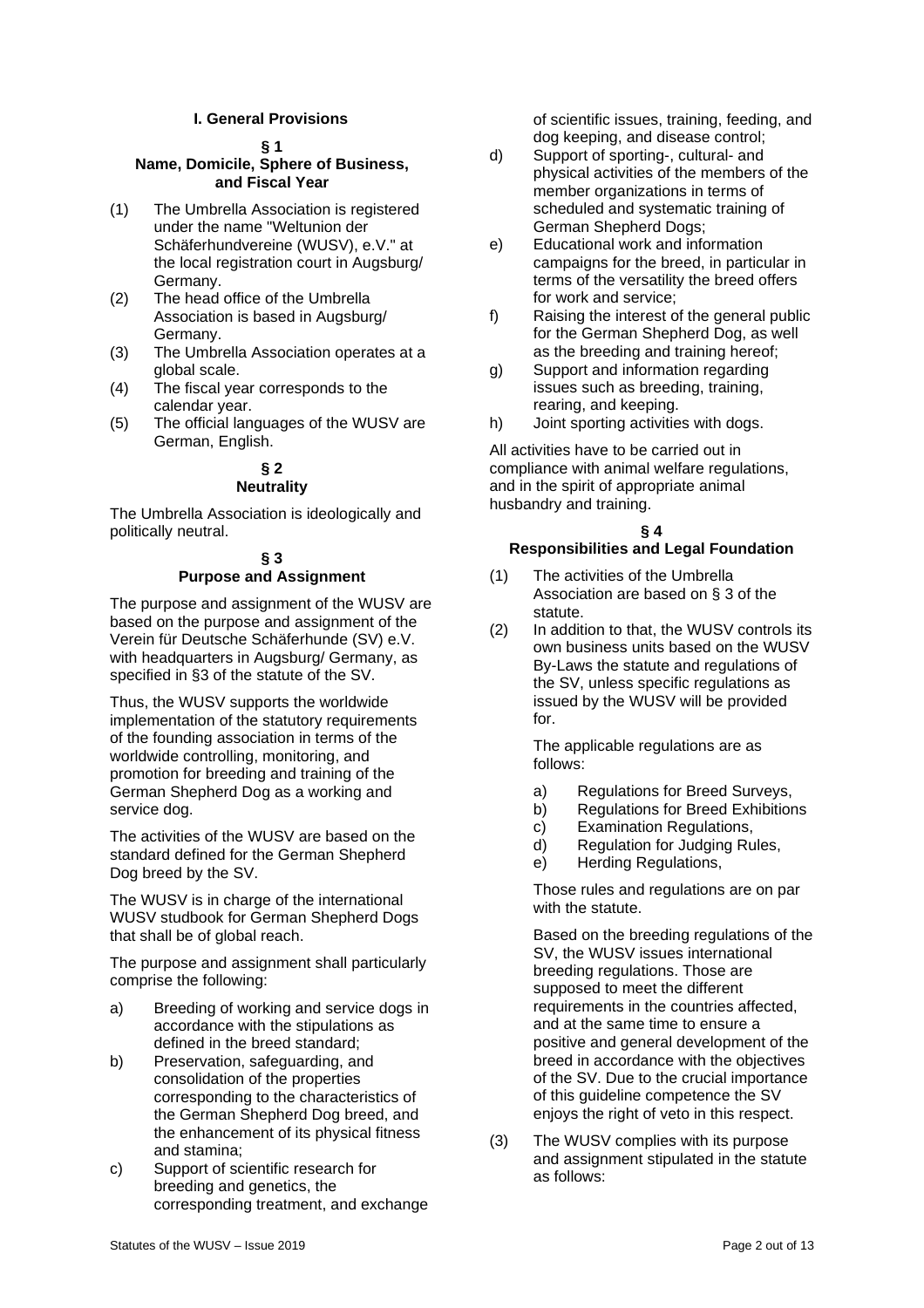- a) Keeping and publication of an international studbook for German Shepherd Dogs (WUSV SB)
- b) Issuing of a WUSV information bulletin
- c) Monitoring of breeding activities, rearing, animal husbandry, and training of German Shepherd Dogs
- d) Holding of events and competitions for breeding and training under the auspices of the WUSV
- e) Holding of WUSV World Championships based on the examination rules of the SV which are to be hosted and organized by alternating member organizations on a yearly basis.
- f) Implementation of procedures for the identification (of our animals) and for the monitoring of healthrelated issues in the breed.
- g) Granting of awards
- h) Education and training covering all fields within the framework of the association's activities
- (4) The WUSV member organizations comply with their responsibilities as stipulated in the statute as follows:
	- a) Recognition of the breeding standard as defined by the SV under the name German Shepherd Dog;
	- b) Recognition of the studbook for German Shepherd Dogs (SZ) and the SV breed survey book as well as the WUSV studbook;
	- c) Monitoring of breeding, rearing, keeping, and training based on the regulations of the SV as well as the regulations of the WUSV;
	- d) Introduction and implementation of breed surveys based on the SV regulations for breed surveys;
	- e) Holding of breed shows based on the respective SV regulations;
	- f) Holding and support of training courses, both in-house and recognized external events, including herding activities;
	- g) Holding and support of youth activities, both in-house and recognized external events;
	- h) Training and approval of special judges and breed surveyors (*Körmeister*) in accordance with the SV judge regulations;
	- i) Establishment and implementation of a procedure for the identification of the dogs;

Recognition of disciplinary measures as imposed by the WUSV

- (5) The cooperation with other cynological organizations operating at international level shall be covered and governed by means of cooperation contracts. The president of the WUSV is authorized by the WUSV Board of Directors to conclude such contracts.
- (6) The WUSV can obtain partnership contracts with legal entities or companies provided that the contract terms are in compliance with the objectives of the WUSV. This includes government agencies and semi-public institutions, in particular authorities in the field of working- and service dogs, as well as research institutions, and agencies for animal welfare. The respective rights and responsibilities of the contract partners shall be defined in the contract. Partner organizations shall have no right to a seat in the General Assembly, no vote, and no right to submit proposals to that body.

#### **§ 5 Non-Profit-Status**

The model statute as provided for by the fiscal authorities in terms of a non-profit status has to be incorporated on a word for word basis. The concept of "corporation" as used in the model statute shall be adopted provided that the term is meant to be synonymous for the WUSV.

- (1) The WUSV with headquarters in Augsburg exclusively pursues non-profit oriented purposes in terms of the section for "tax-deductible purposes "of the (German) fiscal code. Purpose of the corporation is the support of animal breeding and dog sports as well as animal welfare. The purpose of the statute is realized in particular through the implementation of the measures as listed under § 3 and § 12 of the statute.
- (2) The corporation is of altruistic nature, and does not primarily pursue economic interests.
- (3) The resources of the corporation shall only be dedicated to purposes as stipulated in the statute. The members shall not be entitled to allocations from the funds of the corporation.
- (4) No person may benefit from expenditures that are not related to the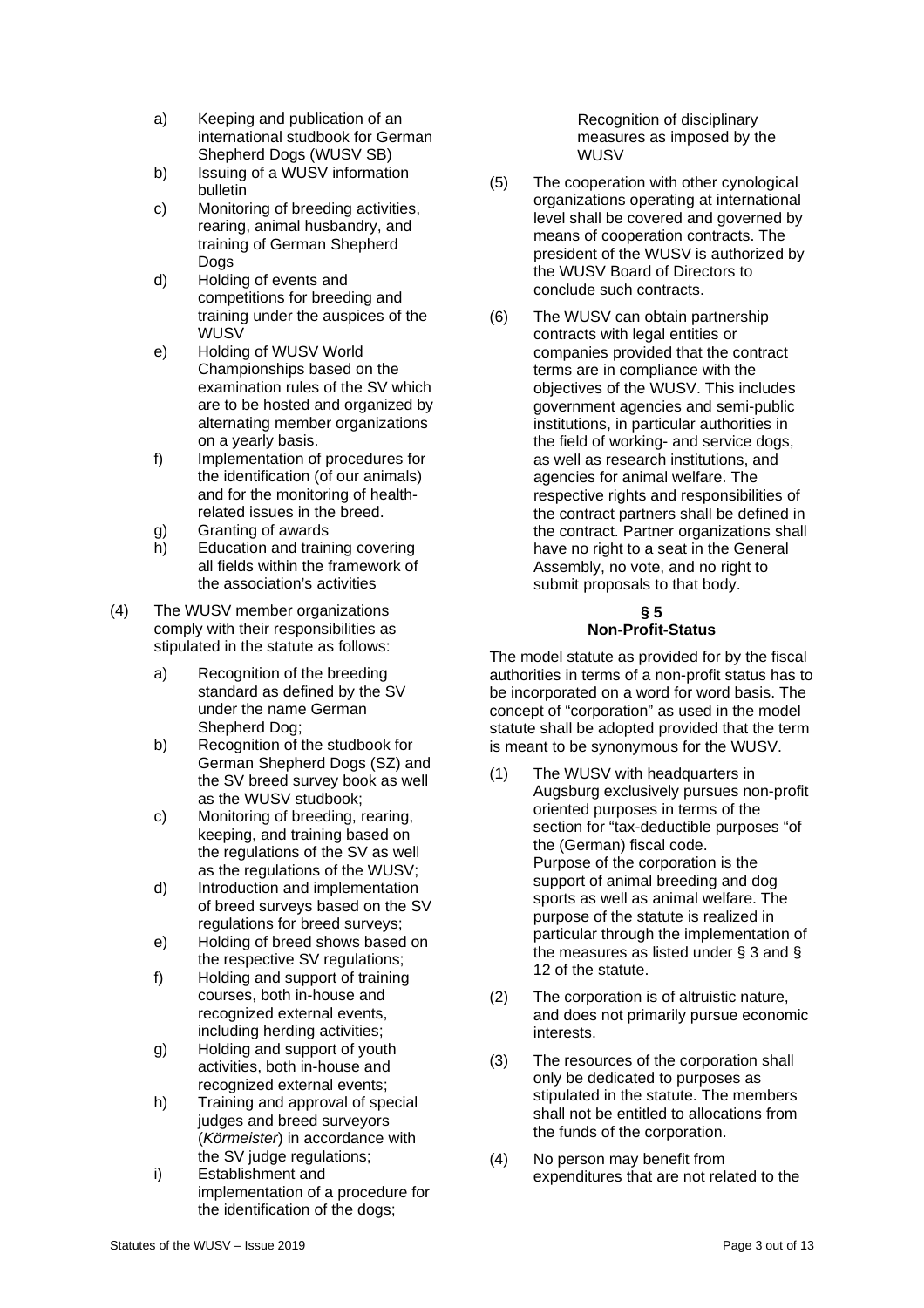purpose of the corporation, or receive a disproportionate remuneration.

#### **II. Membership**

## **§ 6**

**Types of Membership** 

The following types of membership shall be feasible:

- 1. Junior Membership aimed at an approach towards the WUSV. A mentor to be appointed by the WUSV Board of Directors provides support and expertise.
- 2. Trial Membership for
	- a) Member organizations already holding the status of a Junior Membership that qualifies for an upgrade into a Trial Membership;
	- b) Associations that already feature a functioning infrastructure and activities that are expected to show a successful advancement within the WUSV. A Trial Membership can be subjected to further requirements imposed by the WUSV Board of Directors.
- 3. Full Membership

#### **§ 7 Members**

- (1) Within the WUSV the principle of *One Member Organization per Member Country* shall apply. Id est., only one organization from a particular country which is exclusively dedicated to the breeding and training of German Shepherd Dogs can be admitted for membership. This especially applies for associations and clubs that have already been recognized by their national cynological association. The statutes and regulations of the relevant Kennel Club do not conflict with a membership within the WUSV, unless those statutes and regulations are inconsistent with the statute and regulations of the WUSV. Membership within the WUSV is limited to non-profit organizations only.
- (2) In case that more than one German Shepherd Dog club is registered in a given country, and all of those clubs are members to the WUSV, they shall aspire for the foundation of a consortium. If the affected organizations show no willingness to form a union despite a warning and appropriate deadline issued by the WUSV, the General Assembly can request the foundation of a national umbrella organization for German Shepherd Dog clubs in the respective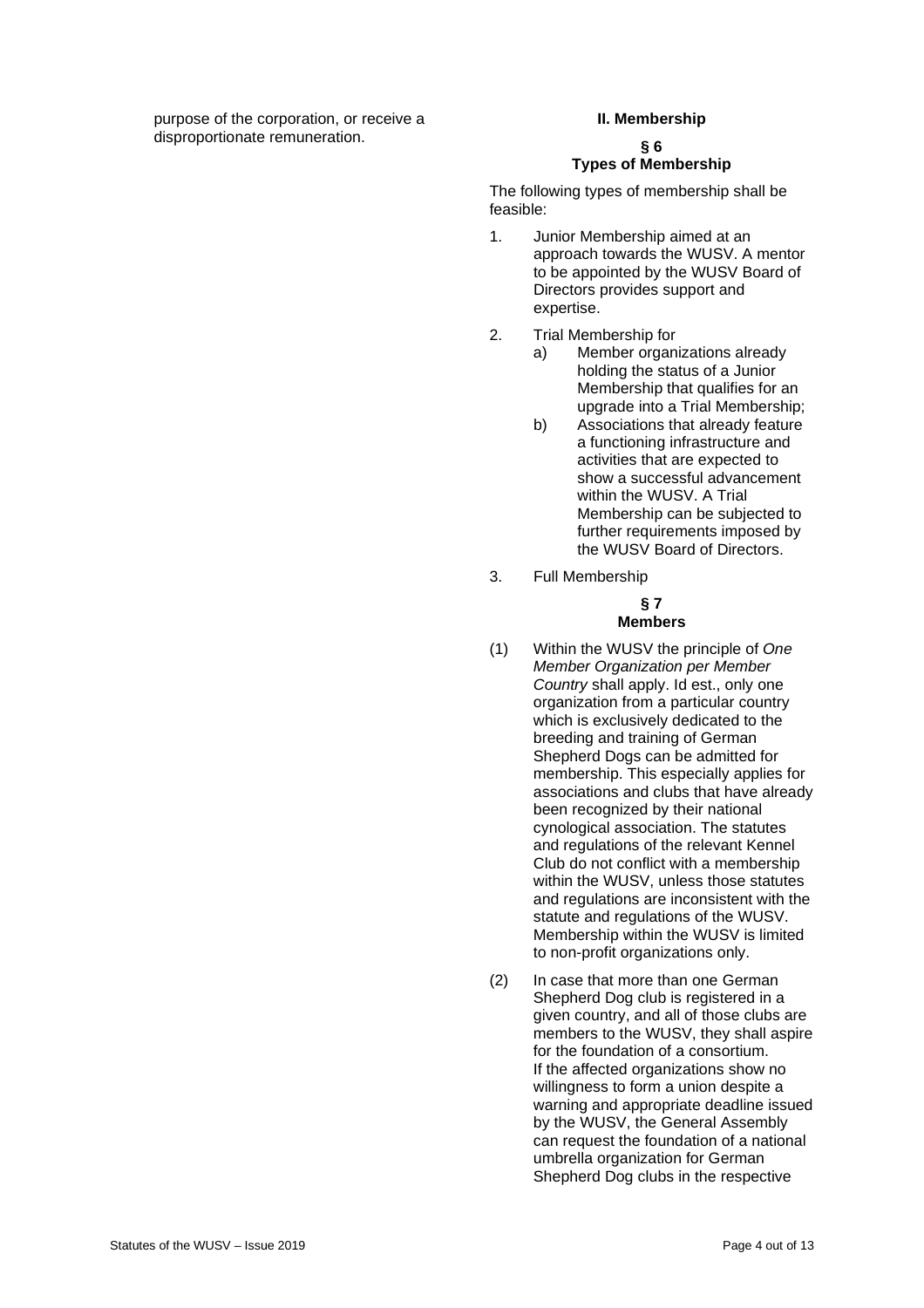country. The clubs affected are obliged to join that organization.

#### **§ 8 Obtaining Membership**

- (1) A mandatory requirement for admission to the WUSV is the presentation of a written application either in German or English at the WUSV head office. The proposing party shall recognize the WUSV statute and the respective regulations, and present a brief overview of their activities and the framework of their organization. A processing fee shall be charged. The amount payable is determined by the WUSV Board of Directors.
- (2) The Secretariat General provides for the formal verification of the application. In order to obtain further information about the applicant the Board of Directors can send a SV judge to a given event scheduled by the applicant.
- (3) The General Assembly shall decide on the admission of an applicant organization. A two-thirds affirmative vote of the valid votes is required for admission.

Trial members shall comply with the following criteria:

- a minimum of 100 members
- a minimum of 4 events per year out of which at least one event has to cover the field of breeding and one for training
- the reports on the events and the club's activities shall reflect upon a positive development within the organization

Full members shall comply with the following criteria:

- Minimum of 200 members
- Regular activities in terms of breeding and training
- A minimum of 4 events per year out of which at least one event has to cover the field of breeding and one for training
- Compliance with specific requirements issued by the Board of Directors
- (4) Excluded from membership are the following parties:
	- a) Natural persons,
	- b) Kennel Clubs and associations covering all, or several breeds,
	- c) Kennel Clubs and associations covering all or several breeds which are members to a cynological umbrella organization

which is considered a competitor respectively in dissidence towards the umbrella organization recognized by the WUSV or the SV.

- d) Associations that are members of an organization that is neither recognized by the SV nor the WUSV.
- (5) Upon recommendation of the Board of Directors the admission of new member organizations can be temporal or subject to certain conditions. In case that the requirements imposed are not met, a prolongation of the membership or admission for indefinite membership shall only be permitted upon proposal by the Board of Directors.

#### **§ 9**

#### **Termination of Membership**

- (1) The membership within the WUSV expires as follows:<br>a) Dissolution o
	- Dissolution of the member organization,
	- b) Resignation,
	- c) Expulsion,<br>d) Cancellation
	- Cancellation from the members list,
	- e) Dissolution of the WUSV.
- (2) Upon legal effect of the termination of membership all membership rights expire. However, this does not affect obligations such as the payment of membership fees and the like.
- (3) Resignation from membership is only permitted at the end of the calendar year. Notice shall be given in written and by registered mail to be sent to the WUSV head office, and shall be received by September 30<sup>th</sup> at the latest. In case the deadline as mentioned above is not met, the membership and financial commitments shall continue throughout the next calendar year. A joint letter of resignation including several member organizations shall be considered void. The WUSV can accept a resignation from membership without compliance with a given deadline.
- (4) The expulsion of a member organization is subject to the provisions as detailed in § 26.
- (5) Member organizations can be cancelled from the members list if financial obligations in terms of membership fees or other commitments are not met in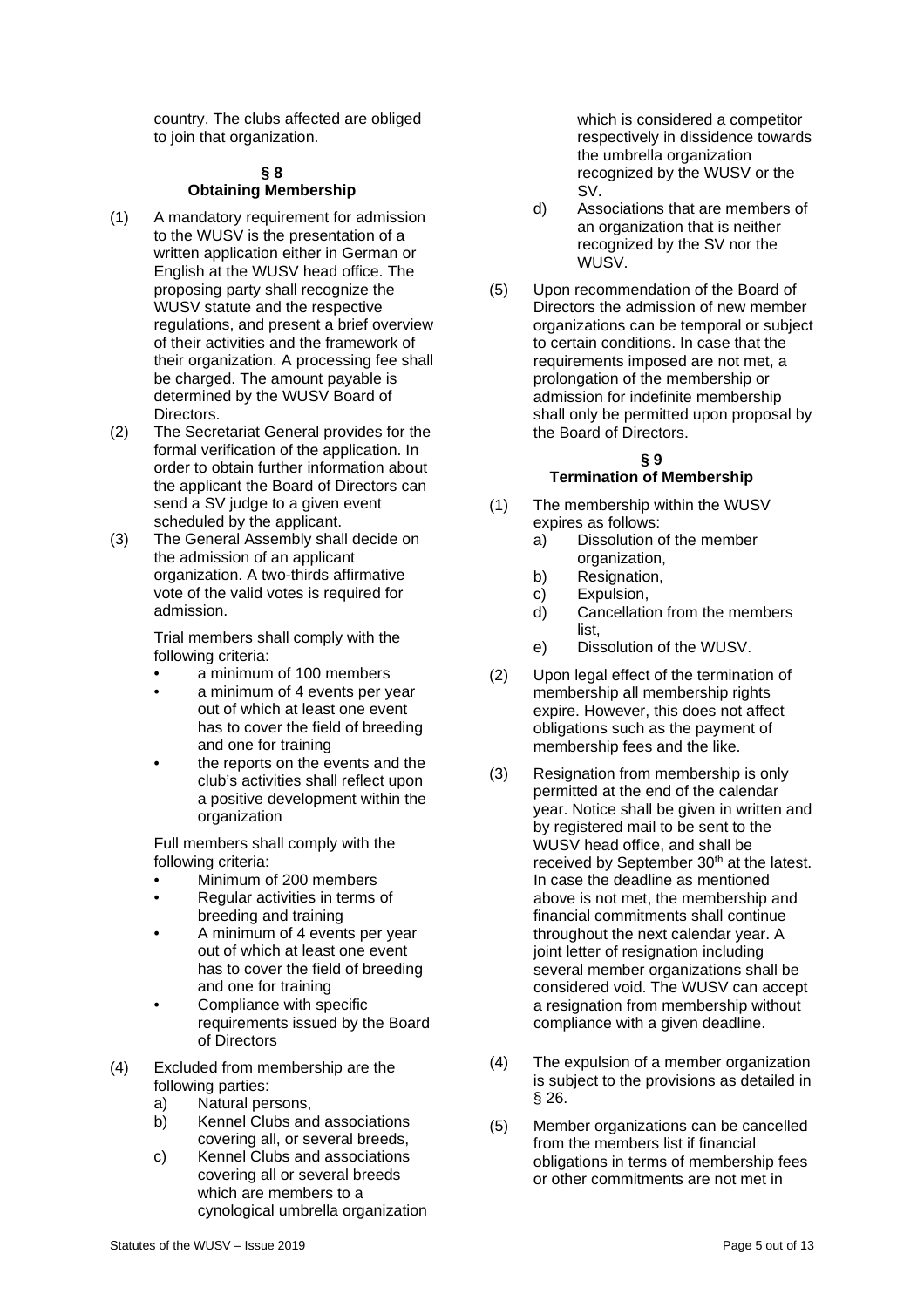compliance with § 10, paragraphs 5 and 6.

(6) Member organizations can be cancelled from the members list by the General Assembly upon proposal of the Board of Directors in case that the affected organization has failed to send a representative to attend the General Annual Meeting for three consecutive times, or if their organization demonstrably does no longer engage in activities, or if the minimum requirements in terms of the numbers of members is no longer met.

#### **§ 10**

#### **Financing and Contribution Payment**

- (1) The WUSV finances its business activities from income raised out of membership fees or other kinds of services provided.
- (2) The member organizations have to provide for annual membership fee payments.

The annual fees of the individual member organizations shall be scaled as follows:

All member organizations (junior members, trial members, and full members) pay a basic rate to be defined by the General Assembly upon proposal of the Board of Directors with a simple majority required.

In addition, every member organization pays a per capita contribution for each of their members, to be defined by the General Assembly upon proposal of the Board of Directors with a simple majority required.

The contribution calculation is based on the number of members of the individual member organizations. The respective data shall be submitted to the WUSV head office by January 01 of each calendar year.

Junior members shall pay a fee as defined in the bylaws.

- (3) Contribution payments as detailed above shall be arranged for in advance no later than January 31<sup>st</sup> of that year.
- (4) In addition to the annual membership fee, member organizations shall pay a single admission fee. The amount hereof shall be defined by the General Assembly upon proposal of the Board of Directors. In addition to the annual membership fee, new member organizations shall pay a single security deposit amounting to 520.00 €.

If necessary, an allocation payment can be defined by the Board of Directors, however the amount shall be limited to 300.00 €.

- (5) In case that the payment requirements are not met within the relevant deadlines, payments due shall be enforced by the head office, and the corresponding fees shall be added.
- (6) In case, that payment obligations are not met a reminder shall be issued under consideration of a deadline of six weeks. If the affected member organization fails to meet the new deadline for payment including the respective fees this is tantamount to a refusal of payment. The payment obligation remains effective. Outstanding receivables shall be collected by taking legal action. Place of jurisdiction and delivery is the registered office of the WUSV for all receivables in terms of contribution payments and other claims.

#### **§ 11 Rights of Member Organizations**

- (1) The member organizations have equal rights. Exceptions hereof are defined in the statute. Member organizations shall not be entitled to any claims in terms of the umbrella association's assets. This also applies in case of the termination of membership in compliance with the above-mentioned stipulations. Exceptions hereof are defined in the statute.
- (2) Full members and trial members are entitled to attend the General Assembly, engage in the decision-making process, and submit proposals toward the assembly, unless precluded by other statutory provisions. Only full members are entitled to vote. Junior members are also entitled to attend the General Assembly, however, those members have no rights to vote or submit proposals.
- (3) Every member to the General Assembly is entitled to submit proposals for offices, and may be elected to any office within the WUSV provided that the statute includes no impediment.
- (4) All member organizations are entitled to use all facilities and bodies as created by the WUSV.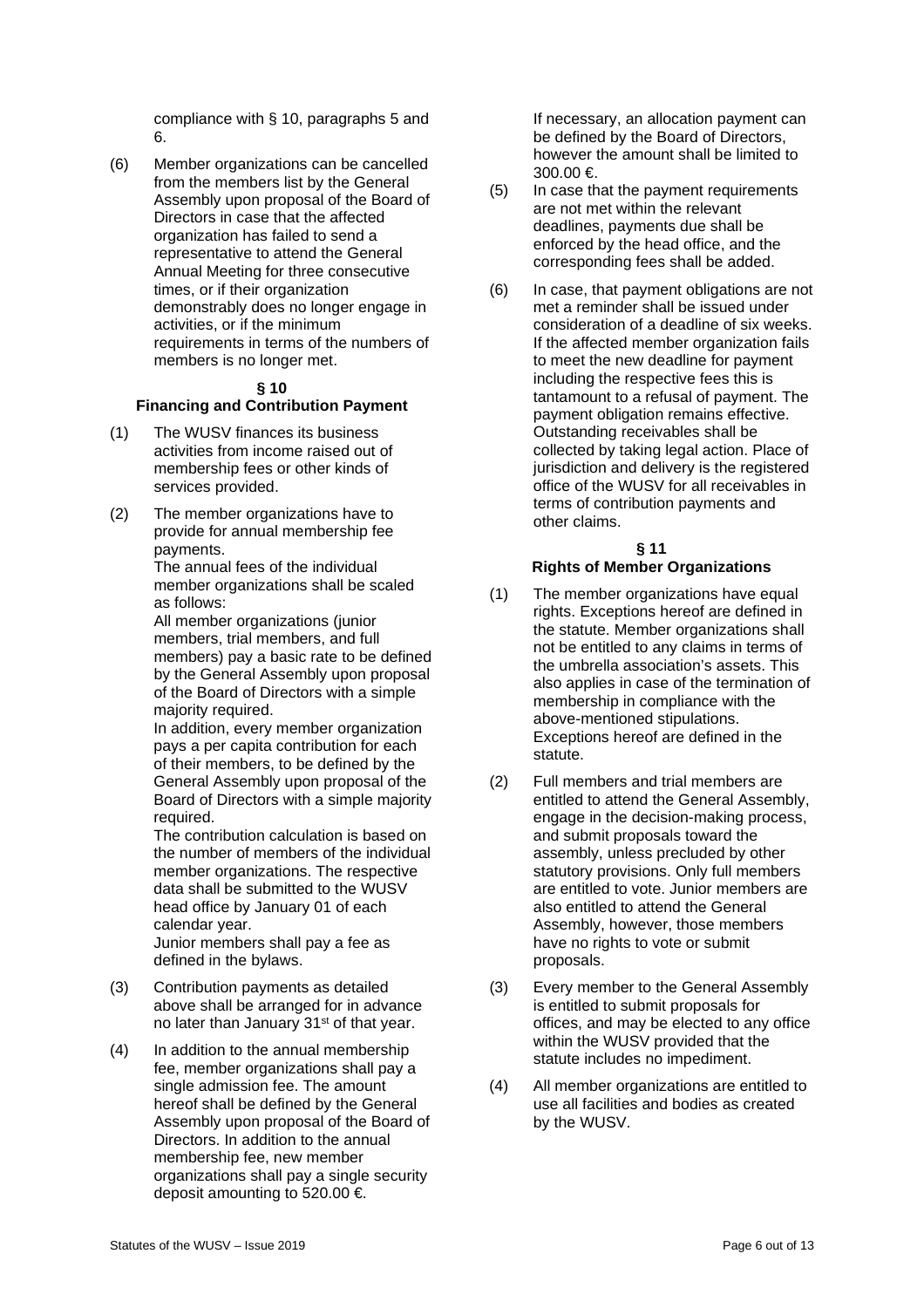#### **§ 12**

#### **Duties of Member Organizations**

- (1) The member organizations are to comply with the commitments below:<br>1. Recognition of and compliance
	- Recognition of, and compliance with the statute, the regulations, and implementation rules (valid version) as well as decisions and resolutions of the WUSV bodies;
	- 2. Punctual payment of dues;<br>3. Reporting of changes such
	- Reporting of changes such as address and board of directors to the WUSV head office;
	- 4. Complaints and accusations against other members shall only be addressed in a spirit of camaraderie, and never outside the WUSV, and only be communicated toward the Board of Directors or within the General Assembly.
	- 5. All member organizations of the WUSV are obliged to serve all friends and aficionados of the German Shepherd Dog within their national sphere of activities, and to allow them to benefit from the potential and activities of their organization.

In case of two or more WUSV member organizations within one country, each organization is obliged to admit members of the respective other organizations in this country to their events, unless the member in question is subject to a suspension procedure.

- 6. This also implies the representation of the interests of the friends of the German Shepherd Dog within the framework of the WUSV as well as their respective national cynological organization.
- 7. Member organizations of the WUSV are obliged to provide a WUSV observer with all information and support required to comply with their assignment.
- 8. Ideally, the WUSV member organizations shall recognize the results of examinations, breeding valuations, certificates, and/ or breed surveys as issued by the other member organizations.
- 9. Member organizations may not join any organization dissident toward the SV or the WUSV, and/ or an organization otherwise not recognized.

#### **III. Organs of the Umbrella Association and Duties**

#### **§ 13**

#### **Organs of the Umbrella Association**

The organs of the Umbrella Association are as follows:

- 1. The General Assembly;<br>2. The Board of Directors:
- The Board of Directors;
- 3. The Secretary General

#### **§ 14 General Assembly**

#### (1) The WUSV General Assembly Meeting shall be held on an annual basis. The assembly shall take place at the same venue and period of time as the BSZ Conformation Show of the SV is supposed to be held.

- (2) The General Assembly is an assembly of delegates, and is composed as follows:
	- a) The members with voting rights,
		- aa) The Board of Directors,
		- ab) the Presidents, respectively Chairpersons of the member organizations, or their Deputies, who have to also be a member of the board of the given organization.
	- b) The members without voting right,
		- ba) The Secretary General,
			- bb) The Auditors, provided that they are not members to the assembly according to paragraph 2, lit. ab),
			- bc) The delegates of the trial- and junior members, who have to be board members of their respective clubs.
- (3) Renowned personalities from public life and science as well as representatives from affiliated organizations and associations may attend the meeting upon invitation of the Board of Directors, and also deliver presentations and greetings.
- (4) The chair of the meeting shall decide about the attendance of guests.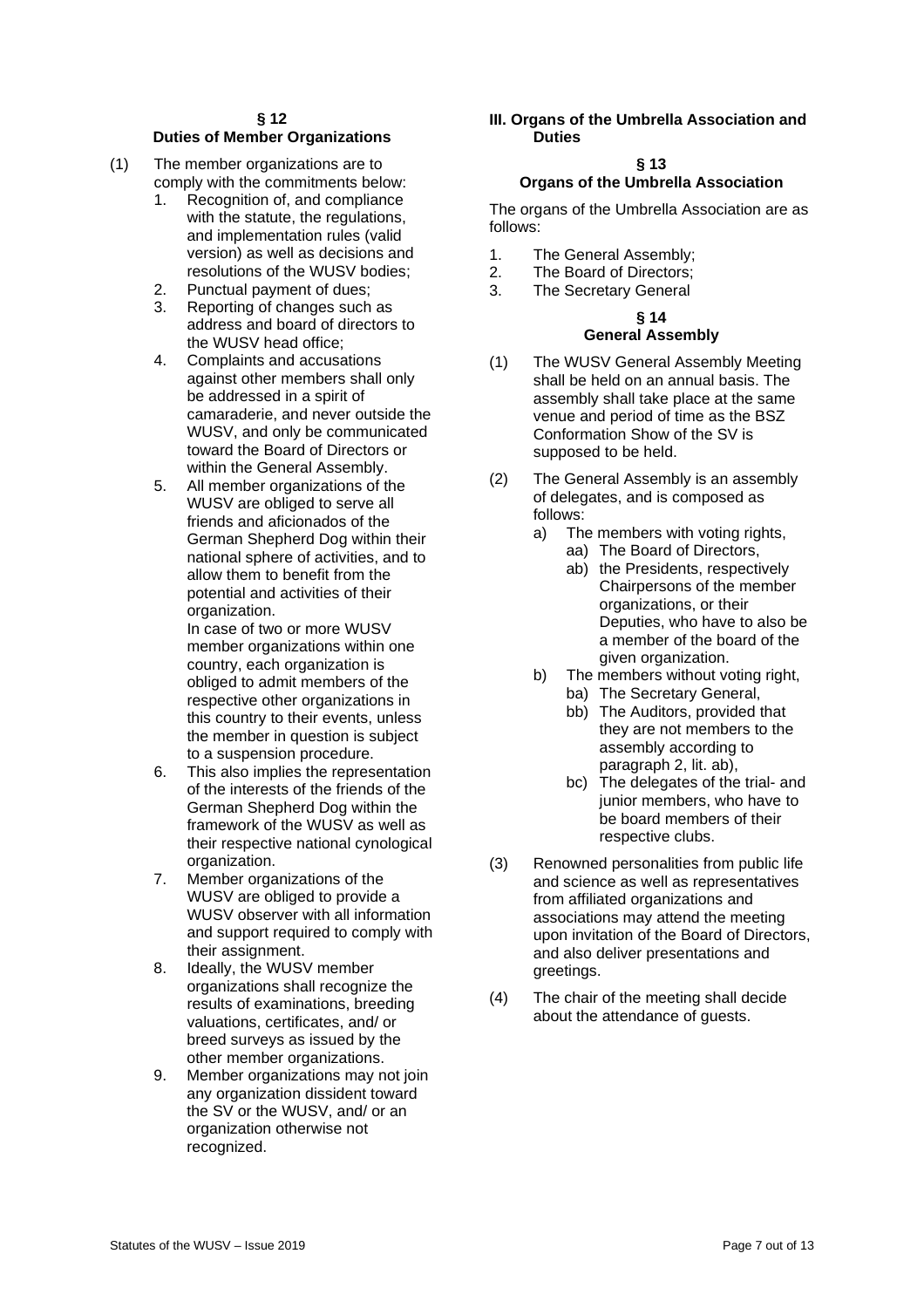#### **Purpose and Responsibilities of the General Assembly**

- (1) The General Assembly is responsible for all issues related and tasks assigned to the WUSV.
- (2) The General Assembly is in particular responsible for the following issues:
	- a) Acceptance of the activity report of the Secretary General;
	- b) Verification of accounting, cash balance and inventories;
	- c) Discharge of the Board of Directors;
	- d) Approval of the business plan provided by the Board of Directors;
	- e) Approval and amendment of the statute and regulations;
	- f) Disposition with respect to assets of special importance;
	- g) Election of the Board Members;
	- h) Election of two Auditors, and two deputy Auditors;
	- i) Impeachment of board members on significant grounds;
	- j) Approval of new member organizations according to § 8, paragraph (2);
	- k) Disciplinary measures according to § 26 paragraph 6;
	- l) All other issues of significant importance to the WUSV.
	- (3) The expenses of the General Assembly shall be covered as follows:
	- a) The expenses incurred for the board of directors, the secretary general, and the auditors as well as the head office staff shall be covered by the WUSV in accordance with the bylaws. The expenses shall only be covered on the premises that the above mentioned are not at the same time delegates to their member organizations.
	- b) The expenses incurred for the delegates shall be covered by their respective member organizations.

#### **§ 16 Convocation of the General Assembly**

- (1) The Board of Directors convenes the meeting in written form with a six-week notification period to be accompanied by the agenda. The calculation of the deadline is subject to the post mark.
- (2) Proposals shall be submitted to the head office by May 31 of the calendar year at the latest, and shall be duly substantiated.
- (3) Proposals may be submitted by the delegates of the General Assembly according to § 14, paragraph (2) lit. a) and ba).
- (4) Emergency motions may be submitted by the delegates of the General Assembly with voting power until the beginning of the meeting and in written according to § 14, paragraph (2) lit. a), provided that no statutory amendments are concerned. The same applies for the WUSV Board of Directors, also on the premises that no statutory amendments are concerned.
- (5) Proposals of the same content can be submitted again at the earliest at expiration of three years for admission to the WUSV General Annual Assembly agenda.

#### **§ 17**

#### **Voting and Quorum of the General Assembly**

- (1) The General Assembly shall be chaired by the president or his or her deputy according to the WUSV by-laws.
- (2) The meeting is quorate provided that at least one fifth of all members entitled to vote are present.
- (3) The discussion of the agenda shall be audio recorded. The records have to be kept until the expiry date of the objection period of the minutes of the meeting. In case of objections the audio records shall be kept until the next General Assembly, and shall be made available to the delegates and the Board of Directors in case of doubt.
- (4) The minutes of the meeting shall be based on the WUSV by-laws.
- (5) Full members basically have one vote. In addition, each of these member organizations have one extra vote per 1,000 members which is based on the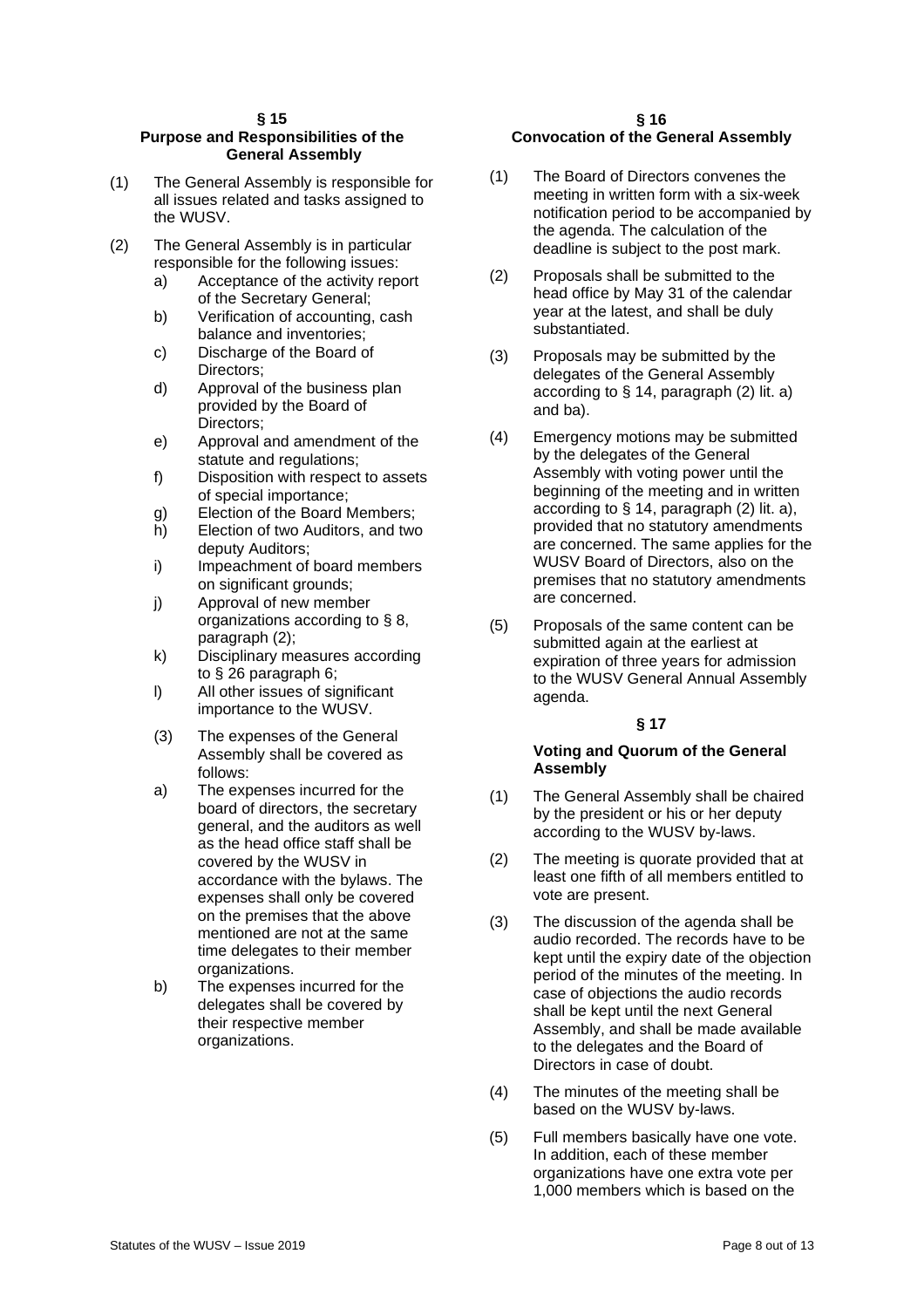total number of members reported on January 01 of the current calendar year.

(6) As far as amendments of the statute and regulations according to  $\S$  15 (2), e) are concerned, and with respect to asset related issues of significant importance, the SV enjoys the right of veto in its capacity of the founding organization.

#### **§ 18**

#### **Additional Convocation of the General Assembly**

- (1) The convocation of additional General Assemblies in terms of § 14 by the Board of Directors is possible if required. In case that the member organizations request the convocation of an additional General Assembly, the Board of Directors is entitled to add further items to the agenda.
- (2) Otherwise, a General Assembly shall only be convened if required for significant reasons, such as elections or amendments of the statute.
- (3) For the composition, convocation, agenda, and execution §§ 14 to 17 of the statute shall apply accordingly.

#### **§ 19 Board of Directors**

- (1) Composition of the Board of Directors: The Board of Directors consists of four members:
	- a) the President,
	- b) the Vice President
	- c) two more members
- (2) The WUSV shall be represented by the Board of Directors.
- (3) The four board members shall serve as the legal representatives in accordance with § 26 BGB (German Civil Code). Two Board Members at a time serve as legal representatives.
- (4) The Board of Directors can establish its own rules of procedure.
- (5) In case, that the President is not available he or she shall be represented by the vice president:
- (6) In the event of parity of vote, the president shall have the casting vote.

#### **§ 20**

#### **Responsibilities of the Board of Directors**

- (1) The Board of Directors is responsible for the management of the WUSV as well as all tasks that have not explicitly been assigned to other organs.
- (2) The Board of Directors is in particular responsible for the following:
	- a) Representation of the WUSV in all legal aspects and other issues of importance,
	- b) Monitoring of the performance and business processing at the head office as well as the definition of the WUSV by-laws,
	- c) The portfolio management of the association,
	- d) On a case by case basis the Board of Directors may manage an amount up to 50,000.00  $\epsilon$ . Higher amounts require the approval of the General Assembly. Exceptions are as follows:

The payment of administrative expenses, all items as listed in the business plan as well as support of events.

- e) Handling of issues such as breeding, training, breed surveys, exhibitions and examinations.
- f) Assignment of WUSV observers on the occasion of national and/ or international events scheduled by the member organizations in the field of show, breed survey and/ or examinations. The special tasks of the WUSV observers shall be defined by the WUSV Board of Directors and are to be published.

#### **§ 21**

#### **Election and Term of Office of the Board of Directors**

- (1) The president of the WUSV is also the president of the SV. Optionally, the SV can assign another member of the SV Board of Directors for that office.
- (2) According to § 19, paragraph 1, lit. b), the board members shall be elected by the General Assembly from among the member organizations of the WUSV.
- (3) According to § 19, paragraph 1, lit. b), the election of the board members shall be held on the occasion of the General Assembly during their last year in office for a period of four years, reelection is possible. The Board of Directors shall remain in office until the new elections are held.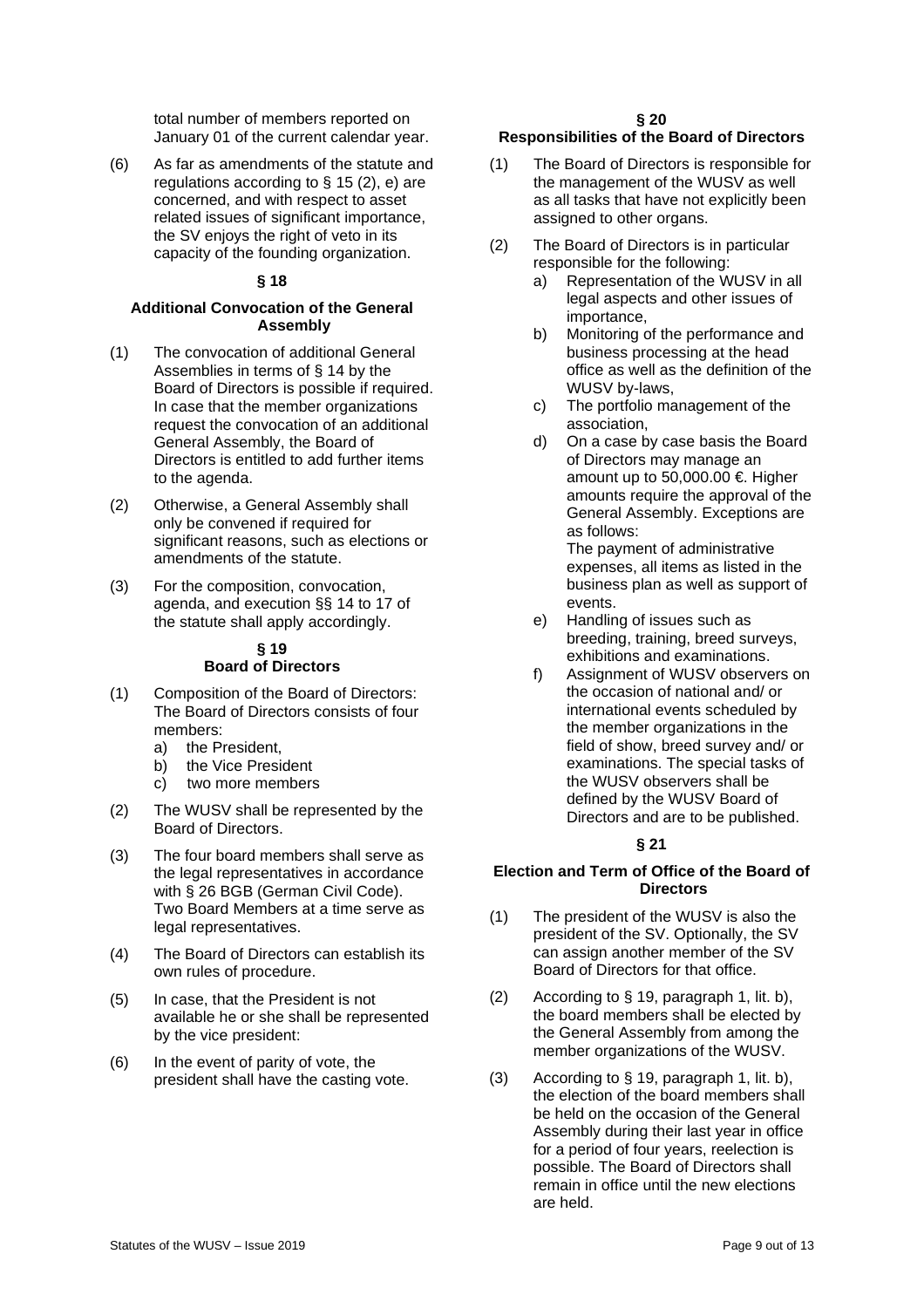(4) In case that a board member resigns from office during his or her current term, a by-election shall be held on the occasion of the next General Assembly until the expiration of the statutory term of the Board of Directors. The Board of Directors is entitled to appoint a provisional board member from among the members with voting rights as a replacement for the retired board member.

#### **§ 22**

#### **Board Meetings and Resolutions**

- (1) The Board of Directors takes its decisions during their meetings to be convened by the President, or in case the President is not available by at least two board members. The meetings shall be convened with a two weeks notification, specifying the items of the agenda.
- (2) The Board of Directors is quorate if more than half of the number of board members is present. Resolutions are passed by a majority of the valid votes cast. In the event of parity of vote, the chairman shall have the casting vote. In case of his or her absence his or her deputy shall have the casting vote.
- (3) The Board of Directors can take decisions in written form outside the meetings provided that no board member disagrees with this procedure.

#### **§ 23 Management, Headquarters**

(1) The head office of the WUSV shall be registered at the same domicile as the SV.

> The general manager of the SV shall also be the secretary general of the WUSV, in case that he or she is not available his or her deputy shall hold the office. The management shall be carried out in compliance with the statute, the resolutions passed at the General Assembly, and the decisions taken by the Board of Directors.

- (2) The WUSV shall cover the expenses for services as provided by their personnel, and the staff members employed by the SV.
- (3) The secretary general is responsible for the processing of all business transactions, the implementation of resolutions, regulatory statutes, as well as the publication of decisions and communications. He represents the Board of Directors in court and out of

court, and is appointed special representative in accordance with § 30 BGB (German Civic Code). He shall proceed in close cooperation with the Board of Directors. The secretary general can be entrusted with further tasks and responsibilities.

(4) The secretary general attends all board meetings, and the General Assembly in an advisory function.

#### **§ 24**

#### **Financial Reporting and Auditing**

- (1) The head office is responsible for all regular financial transactions. The head office is bound to the statute, the instructions and decisions of the Board of Directors, and General Assembly.
- (2) In cooperation with the Board of Directors, the head office shall provide for the annual financial statement in terms of the year-end closing.
- (3) At the end of the financial year, but no longer than three months after that date, the annual financial statement shall be issued. The annual statement shall be verified by a certified public accountant. The certified public accountant shall provide for a report covering the annual financial statement, the revenues, and the expenses as well as the assets of the association. Also, the main items shall be detailed. The document shall be endorsed by the auditor's mark of approval. The annotation shall include information such as complaints or confirm orderly accounting. Based on this review, the two Auditors elected by the General Assembly have to provide their statements of either approval or disapproval in terms of the expenses and use of the revenues.
- (4) The Board of Directors shall submit the annual financial statement in terms of the consolidated balance sheet, and profit- and loss account provided with the annotation issued by the public certified accountant to the General Assembly and provide their comment. By the same token, the Board of Directors shall report on the state of assets and property of the association.
- (5) The approval of the annual financial statement is within the scope of responsibilities of the General Assembly. The General Assembly shall elect the certified public accountant for the current financial year. The Auditors shall be elected for a period of four years, and have to be elected from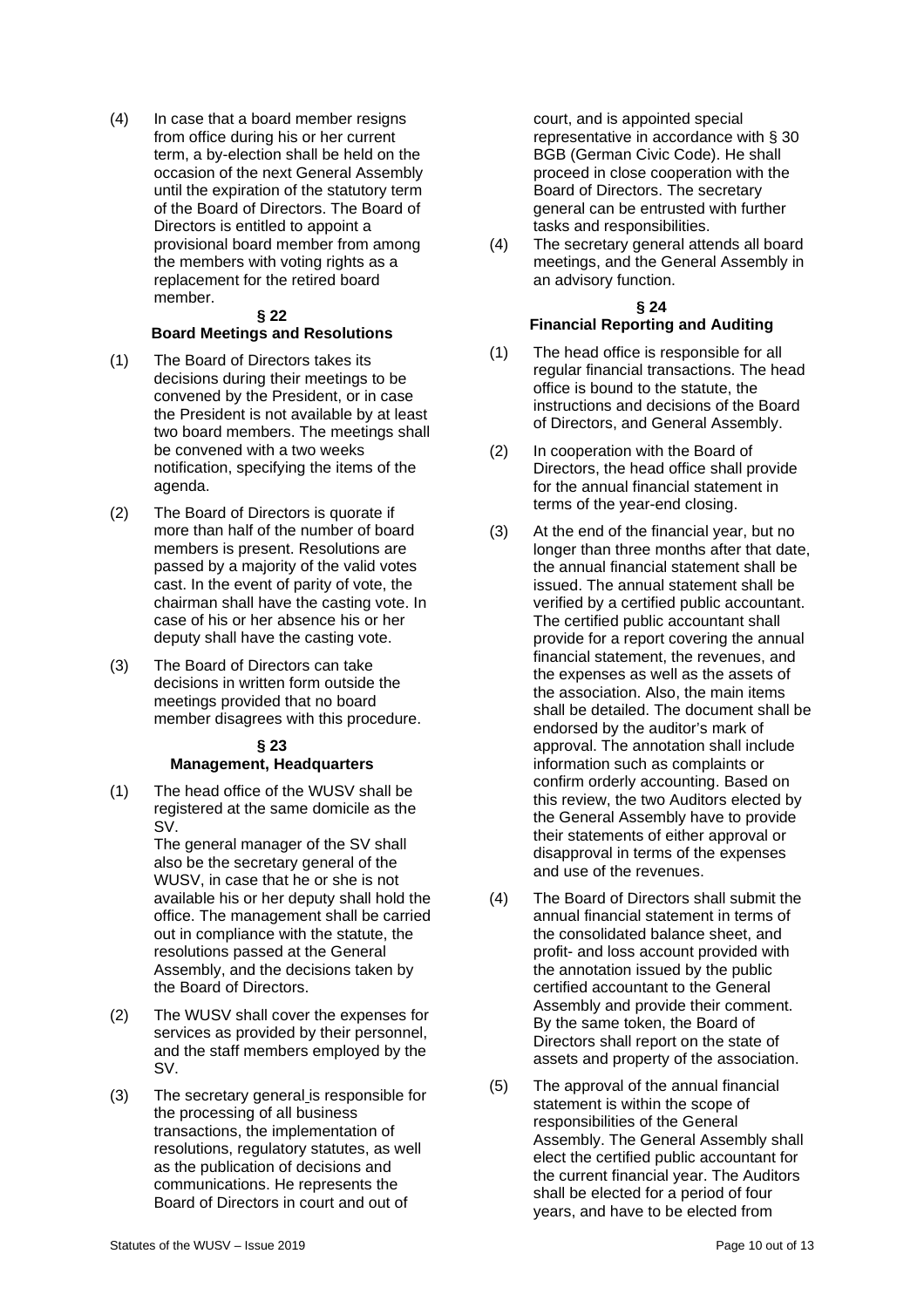among the General Assembly. The Board of Directors has no vote in terms of the certified public accountant and the auditors.

#### **§ 25 WUSV Continental Directors**

The Continental Directors are appointed and dismissed by the WUSV Board of Directors. The Continental Directors responsibilities are the collection of annual reports, the documentation hereof, and subsequently make the documents available to the WUSV Secretariat General. The office holders have to inform the WUSV Board of Directors of anomalies and possibilities for improvement. They support the implementation of the provisions and guidelines of the WUSV Board of Directors and of the WUSV General Annual Assembly. The Continental Directors are appointed for the clarification and mediation of individual items and issues in the WUSV member countries on behalf of the WUSV Board of Directors and the WUSV Secretariat-General.

The expenses entailed for the assignments of the Continental Directors are to be covered by the affected WUSV member countries. The first contact point for the WUSV member countries is always the WUSV Secretariat-General. From there all relevant documents are passed on to the WUSV Board of Directors who decide about future action to be taken, and if considered appropriate commissions the responsible Continental Director accordingly.

The Senior Consultant is responsible for the coordination of the respective assignments. A meeting of the Continental Directors shall be scheduled on an annual basis. The travelling expenses in this respect are to be covered by the Continental Directors themselves.

If required, the WUSV Board of Directors shall assign the Continental Directors with additional tasks. The WUSV travel expenses regulations shall apply in this respect.

The Continental Directors shall attend at least on meeting per year on a mandatory basis – this meeting shall be scheduled preferably on the occasion respectively margins of the BSZ Conformation Show.

#### **IV. Juristiction of the Umbrella Association**

#### **§ 26 Disciplinary Measures, Termination of Membership**

- (1) In order to guarantee the achievements of their objectives, and to maintain internal and external order, the WUSV imposes measures toward its member organizations which deliberately violate or counteract the statute, regulations, and purposes of the association.
- (2) If member organizations intentionally violate the regulations and purpose of the WUSV, in the first instance the Board of Directors is entitled to take regulatory measures, such as:<br>a) Warning notices togethe
	- Warning notices together with the request to bring the infringement to an immediate end within a period as specified by the Board of Directors;
	- b) Warning notices together with the request to bring the infringement to an immediate end under the threat of a suspension of the membership rights in case that the infringement is not stopped within a period as specified by the Board of Directors.
	- c) Imposition of a preliminary suspension of the membership rights in case that the infringement was not stopped within a period as specified by the Board of Directors.

The Board of Directors can decide upon the measures as mentioned above individually and independently of each other. The board is neither bound to a certain order respectively chronology. The board is not obliged to impose all of the measures before a resolution is taken by the General Assembly.

- (3) The Board of Directors has to report about the regulatory measures imposed on the occasion of the next meeting.
- (4) In case that the measures initiated by the Board of Directors do not contribute to an improvement of the situation, the implementation of further measures needs to be decided upon by the General Assembly based on a respective proposal submitted by either a member organization or the Board of Directors. Any such request must be substantiated.
- (5) The measures available are as follows: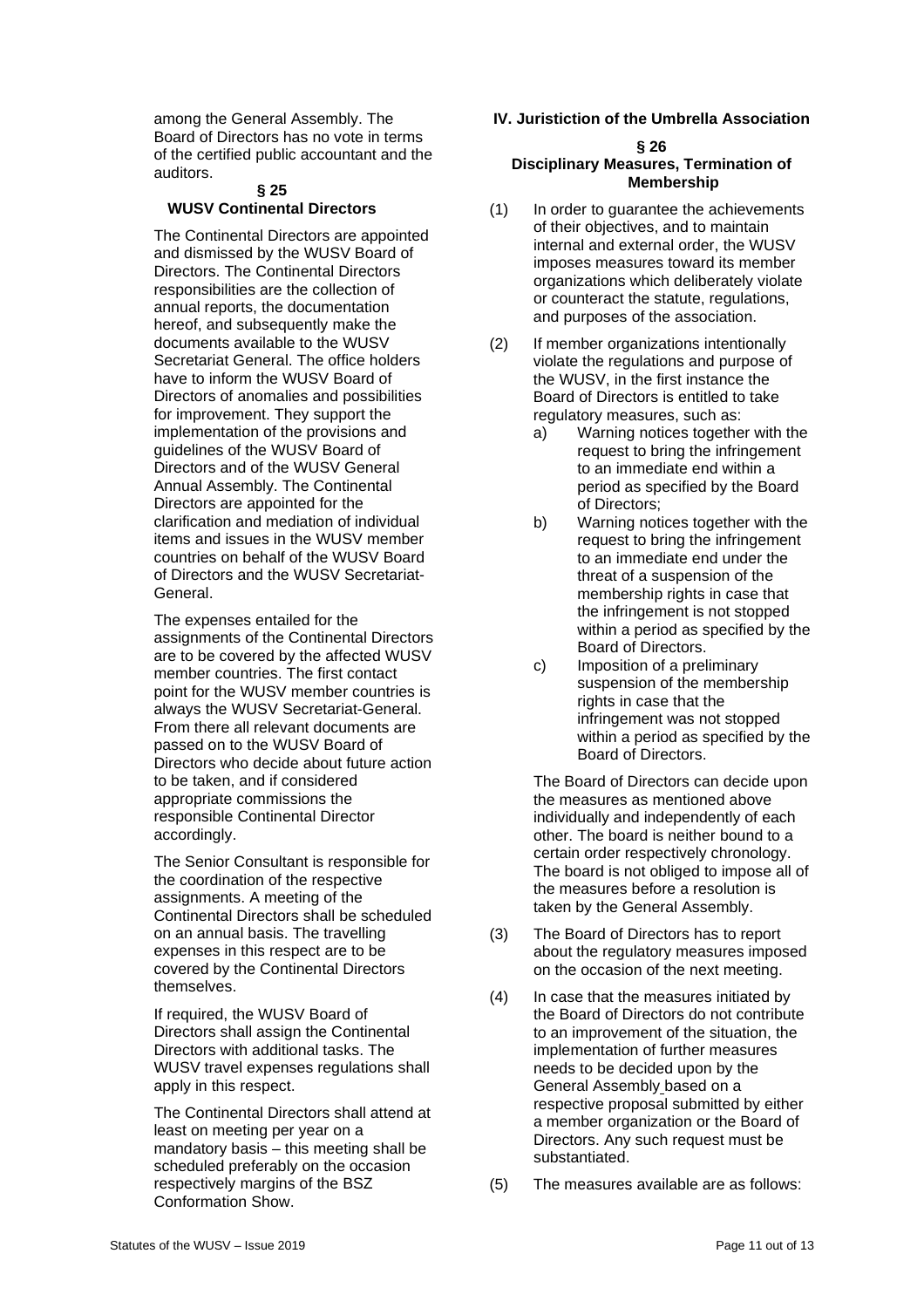- a) Reprimand, and threat of withdrawal of membership to be decided by a single majority of the General Assembly.
- b) Temporary withdrawal of membership to be decided by a two-thirds majority of the valid votes of the General Assembly.
- c.) Permanent withdrawal of membership to be decided by a two-thirds majority of the valid votes of the General Assembly.
- (6) Before the decision can be taken the member-organization affected has a right to a fair hearing with a deadline of six weeks. A respective statement shall be submitted to the General Assembly before the resolution is taken. Oral statements on the occasion of the General Assembly are possible.
- (7) Decisions taken by the General Assembly according to § 26, paragraph 4, are non-appealable.

#### **V. Other Provisions**

#### **§ 27 Minutes of Meetings**

- (1) The General Assemblies shall be recorded in the minutes of the meeting. The minutes of the meeting shall include the date, the names of the participants, the subjects discussed in chronological order, the verbatim record of the decisions taken, and the respective result.
- (2) The minutes of the meeting are to be signed by the chair of the meeting and the keeper of the minutes. Copies of the minutes must be delivered to the participants within four weeks' time.
- (3) The minutes of the meetings shall be deemed to have been approved of by the General Assembly if no objections have been raised within a fortnight of the respective meeting.
- (4) Obvious mistakes that require correction are to be reported at short notice to the chairperson of the meeting.

### **§ 28**

#### **Offices, Reimbursement of Expenses, Liability, Salaries of Employees**

- (1) All offices within the WUSV shall be honorary offices.
- (2) Expenses related to the voluntary activity shall be reimbursed.
- (3) The liability of officials and their respective agents acting on behalf of the WUSV shall be limited to damages caused by deliberate and unlawful action, and by intentional action to the disadvantage of the injured party. Officials and their respective agents qualify for reimbursement of liability claims by third parties, unless the official or their respective agents deliberately violate a criminal law, or intentionally act to the disadvantage of the injured party.
- (4) Members of the Board of Directors qualify for appropriate reimbursement based on the regulations for reimbursement of board members of the SV.
- (5) The amounts of the salaries of the employees of the Umbrella Association, and the reimbursement payments shall be defined by the Board of Directors.

#### **§ 29**

#### **Amendments of Statutes and Regulations**

- (1) Changes and amendments to the statutes and regulations require a twothirds majority of the votes of the members to the General Assembly. Resolutions are to be taken on the occasion of the General Assembly. **The founding association SV enjoys the right of veto**. The general manager of the SV is to be informed about intended changes to the statute. If the information is passed on in a timely fashion that allows the Federal Assembly of the SV to address the subject before the next General Assembly of the WUSV, the power of veto shall be exercised on the occasion of the next General Assembly at the latest. If the information is not passed on in a timely fashion that allows the SV Federal Assembly to address the subject before the next WUSV General Assembly, the SV has to exercise its power of veto one month after the SV Federal Assembly following the last WUSV General Assembly at the lasted possible date. A written vote is not admissible.
- (2) Changes and amendments to the statute take legal effect upon entry into